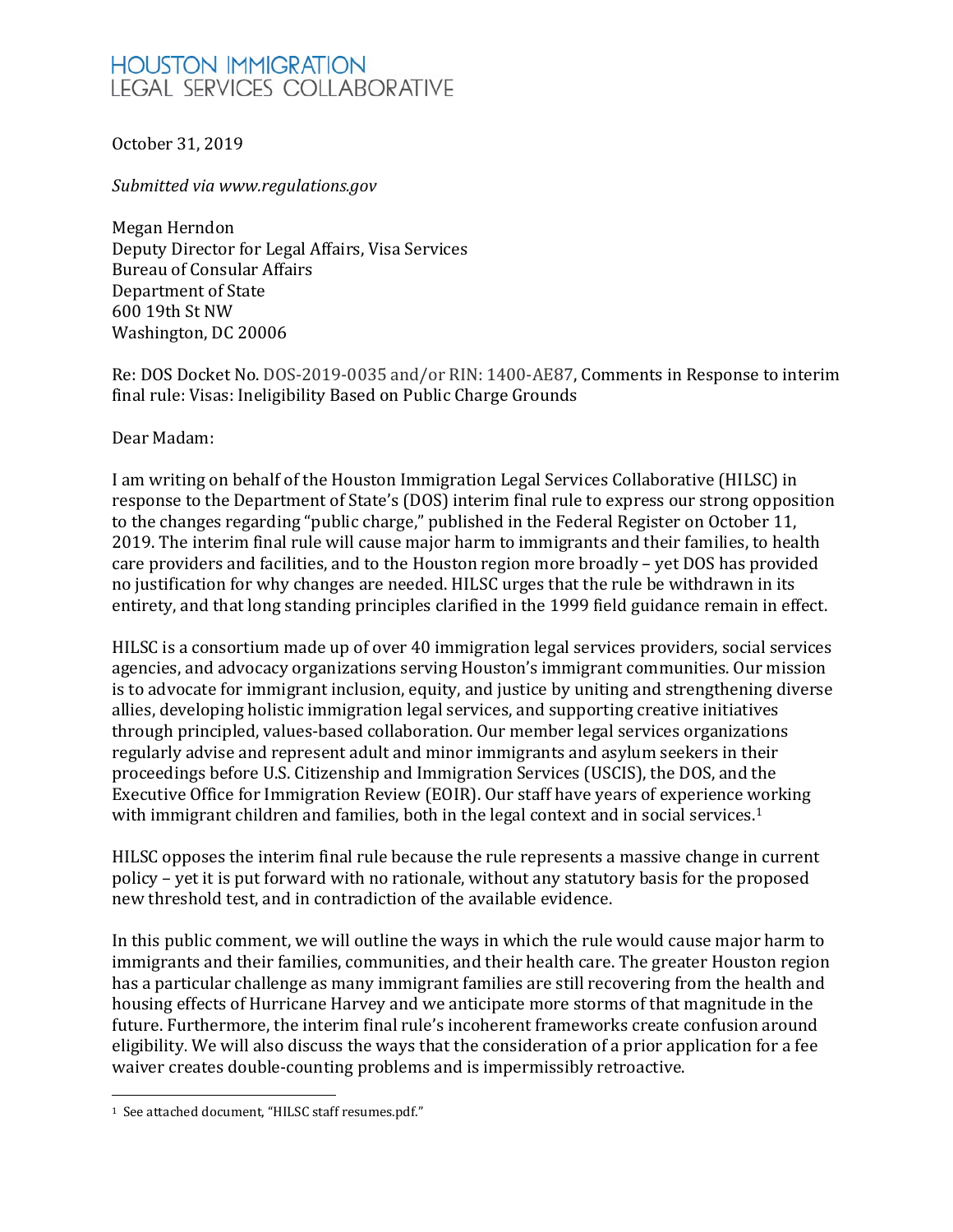Based on our experience, it is reasonable to anticipate that the rule will further discourage numerous Houston area citizens and immigrants from accessing health, nutrition, and social services that benefit not them. We know that this chilling effect is already taking place, as service providers report immigrant clients dropping out of programs and others failing to access benefits for which they are eligible out of completely legitimate fear and confusion. The proposal could prevent immigrants from using the programs that their tax dollars help support, hindering access to essential health care, nutritious food, and secure housing. It would increase poverty, hunger, ill health and unstable housing by discouraging enrollment in programs that improve health, food security, nutrition, and economic security, with profound consequences for families' well-being and long-term success. Ultimately, however, these regulations are a way to decrease legal immigration and limit pathways to legal status for lowincome families and individuals. On the whole, the proposed rule's chilling effects go beyond undocumented and legal immigrants to also include U.S. citizens and the Houston community as a whole.

#### **The interim final rule represents a massive change in current policy – yet it is put forward with no rationale and in contradiction of the available evidence.**

The interim final rule would alter the public charge test dramatically, abandoning the longsettled meaning of "public charge" as a person who depends on the government for subsistence, by changing it to anyone who simply receives assistance with health care, nutrition, or housing.

Under current policy, a public charge is defined as an immigrant who is "likely to become primarily dependent on the government for subsistence." The interim final rule radically expands the definition to include any immigrant who simply "receives one or more public benefits." Under longstanding guidance, only cash "welfare" assistance for income maintenance and government funded long-term institutional care can be taken into consideration in the "public charge" test – and only when it represents the majority of a person's financial support. Under the interim final rule, immigration officials would consider a much wider range of government programs in the "public charge" determination. These programs include most Medicaid programs, housing assistance such as Section 8 housing vouchers, SNAP (Supplemental Nutrition Assistance Program) and even assistance for seniors who have amassed the work history needed to qualify for Medicare and need help paying for prescription drugs. This shift drastically increases the scope of who can be considered a public charge to include not only people who receive benefits as their main source of support, but also people who use basic needs programs to supplement their earnings from low-wage work.

It is part of the fabric of our nation that immigrants who start out with low earnings are able to make gains in succeeding years. Immigrant men who entered the country in 1982-1983, for example, started out earning 60 percent of the median earnings of native-born workers. After a decade, their earnings increased to 92 percent of their native-born counterparts. Immigrant women who entered the U.S. at the same time started out earning 76 percent of native-born women; after ten years their earnings grew to 97 percent of the median for native-born women. The interim final rule penalizes immigrants for their initial low incomes and undermines their ability to improve over time by discouraging them from making use of Medicaid, SNAP, or housing assistance.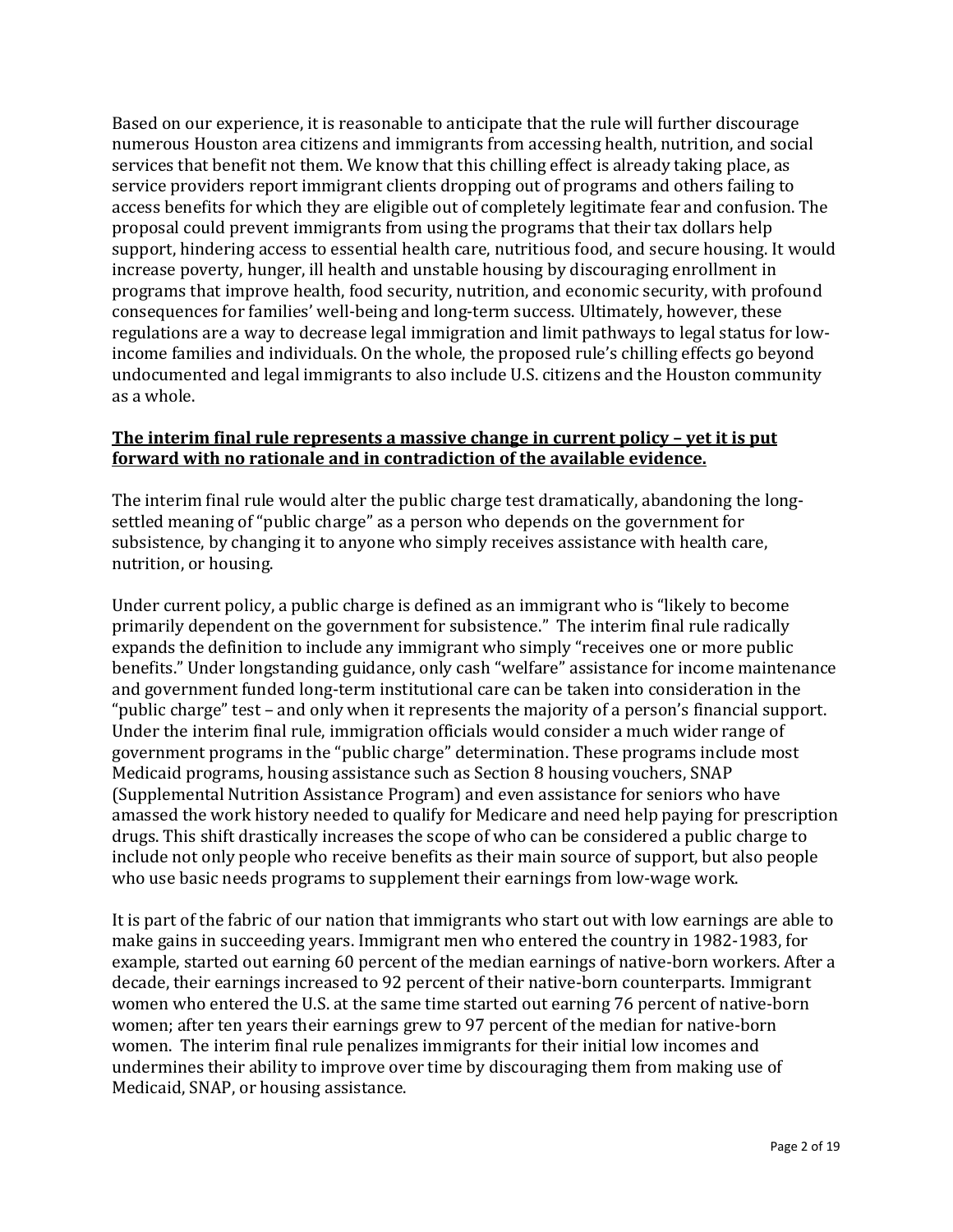The rule also makes other massive changes, such as introducing an unprecedented income test and assigning negative weight to many factors that have never been considered relevant – such as being a child or a senior, having a large family, or having a treatable medical condition. The rule also indicates a preference for immigrants who speak English, which would mark a fundamental change from our nation's historic commitment to welcoming and integrating immigrants – regardless of language spoken. This rule targets family-based immigration as well as low and moderate wage workers, and will have a disproportionate impact on people of color. All of these changes amount to a sea change in American policy towards immigration, considering wealth and income as the primary indicators of a person's future contribution, yet they are not justified by any rationale.

This rule appears to be motivated by a desire to change America's system of family-based immigration to grant preference to the wealthy, through methods Congress has already rejected. The 1996 Personal Responsibility and Work Opportunity Reconciliation Act (PRWORA) limited immigrant eligibility for federal means-tested public benefits, but Congress did not alter the public charge law. That same year, in the Illegal Immigration Reform and Immigrant Responsibility Act (IIRIRA), Congress codified the case law interpretation of public charge. After the passing of these two laws, there was massive confusion about how the public charge test might be used against immigrants who were eligible for, and receiving, certain noncash benefits and – as a result – legal immigrants' use of public assistance programs significantly declined.<sup>[2](#page-2-0)</sup>

The Immigration and Naturalization Service (INS) issued administrative guidance in 1999 in response to concerns that some consular officials and INS employees were inappropriately scrutinizing the use of health care and nutrition programs, and because of the strong evidence of chilling effects from the 1996 law. That guidance, which remains in effect today, clarifies that the public charge test applies only to those "primarily dependent on the government for subsistence," demonstrated by receipt of public cash assistance for "income maintenance," or institutionalization for long-term care at government expense. The guidance specifically exempts the non-cash programs such as Medicare, Medicaid, food stamps, WIC, Head Start, child care, school nutrition, housing, energy assistance, and emergency/disaster relief from consideration. (64 Fed. Reg. 28689). The 1999 NPRM preamble makes clear that it was not seen as changing policy from previous practice, but was issued in response to the need for a "clear definition" so that immigrants can make informed decisions and providers and other interested parties can provide "reliable guidance."[3](#page-2-1)

The 1999 guidance is consistent with Congressional intent and case law, has been relied upon by immigrant families for decades, and should continue to be used in interpreting and applying the public charge law. In 1996 Congress made changes to program eligibility, not to the public charge determination. Since that time, Congress has made explicit choices to expand eligibility (or permit states to do so) under these programs.

<span id="page-2-0"></span><sup>2</sup> Michael and Jeffrey Passel, "Trends in Noncitizens' and Citizens' Use of Public Benefits Following Welfare Reform: 1994- 97," (Washington, D.C.: The Urban Institute, 1999).

<span id="page-2-1"></span><sup>&</sup>lt;sup>3</sup> Inadmissibility and Deportability on Public Charge Grounds, A Proposed Rule by the Immigration and Naturalization [Service](https://www.federalregister.gov/agencies/immigration-and-naturalization-service) on 05/26/1999, 64 Federal Register 28676.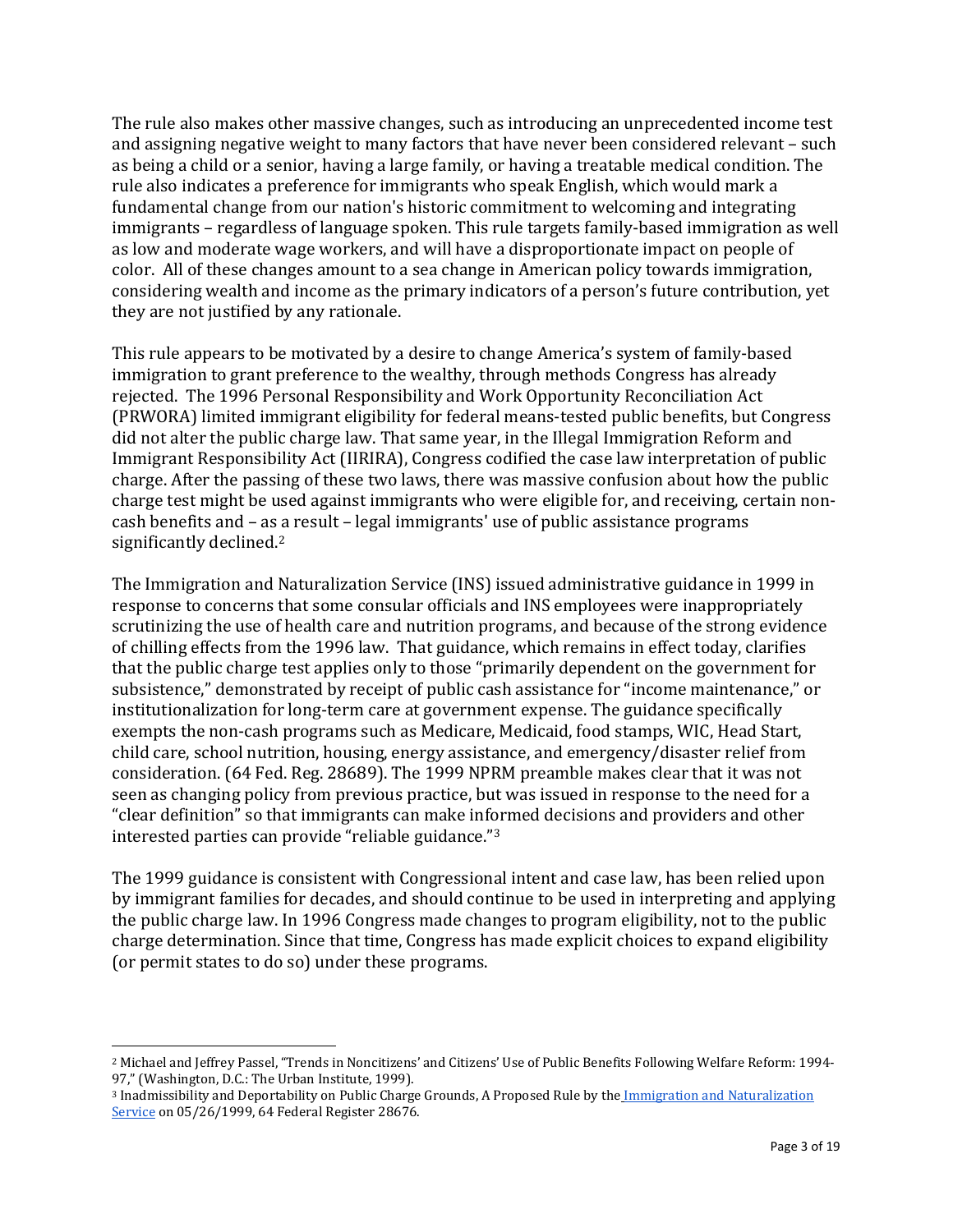#### **There is no Statutory basis for the proposed new threshold test**

The Department of State proposes to treat income below 125 percent of the federal poverty guidelines (FPG) for the applicable household size as a negative factor, and, conversely, income above 250 percent of the FPG to be counted as a heavily weighed positive factor. There is no statutory basis for either threshold, and the statement that 125 percent of the FPG has long served as a "touchpoint" for public charge inadmissibility determinations is deeply misleading. The cited statute refers to the income threshold for sponsors who are required to submit an affidavit of support, not to the immigrant subject to the public charge determination, and DOS provides no justification for why this threshold is appropriate.

Setting these standards goes well beyond reasonable interpretation of the law and is in fact an attempt to achieve by regulation a change to the immigration policy of the U.S. that the Administration has sought but that would require Congressional action[.4](#page-3-0) A standard of 250 percent of the federal poverty level i[s](#page-3-1) nearly \$63,000 a year for a family of four – more than the median household [in](#page-3-2)come in the U.S.<sup>5</sup> If this test were applied to U.S citizens, up to one out **of every three would fail**. <sup>6</sup> A single individual who works full-time year round but is paid the federal minimum wage would fail to achieve the 125% of FPG threshold. This is clearly not the person that Congress envisioned when they directed the denial of permanent status to those at risk of becoming a public charge.

The combination of these thresholds, which are based on household size, will have the perverse effect of discouraging people from supporting family members. For example, if a couple with one child who have an income just over the 250 percent of poverty threshold for a family of 3, takes in a brother who is temporarily unemployed and do not charge rent, they will become a household of 4 and no longer qualify for the heavily weighed positive factor.

A November 2018 study by the Center for Migration Studies suggests that high numbers of working-class persons would be found inadmissible under the rule. The study estimates that 2.25 million undocumented persons and 212,000 non-immigrants would be directly affected by the proposed rule because they live with a US citizen or LPR family member who can petition for them.[7](#page-3-3) While 982,000 of them live in households that earn at least 250% of the poverty threshold, the "2.25 million also include many persons with low education levels, lack of proficiency in English, self-care difficulty, and other factors that weigh in favor of inadmissibility under the rule. Therefore, the rule represents a significant departure from the decades-long policy that employed, able[-b](#page-3-4)odied immigrants should not generally be deemed inadmissible on public charge grounds."8

<span id="page-3-0"></span><sup>4</sup> See S.354 (115th Congress), the RAISE Act[, https://www.congress.gov/bill/115th-congress/senate-bill/354](https://www.congress.gov/bill/115th-congress/senate-bill/354) and Statement of President Donald J. Trump on August 2, 2017[. https://www.whitehouse.gov/briefings](https://www.whitehouse.gov/briefings-statements/president-donald-j-trump-backs-raise-act/)[statements/president-donald-j-trump-backs-raise-act/](https://www.whitehouse.gov/briefings-statements/president-donald-j-trump-backs-raise-act/)

<span id="page-3-1"></span><sup>5</sup> <https://www.census.gov/library/publications/2018/demo/p60-263.html>

<span id="page-3-2"></span><sup>6</sup> Melissa Boteach, Shawn Fremstad, Katherine Gallagher Robbins, Heidi Schultheis, and Rachel West, "Trump's Immigration Plan Imposes Radical New Income and Health Tests," Center for American Progress (July 2018), *available at* [https://www.americanprogress.org/issues/poverty/reports/2018/07/19/453174/trumps-immigration-plan-imposes](https://www.americanprogress.org/issues/poverty/reports/2018/07/19/453174/trumps-immigration-plan-imposes-radical-new-income-health-tests/)[radical-new-income-health-tests.](https://www.americanprogress.org/issues/poverty/reports/2018/07/19/453174/trumps-immigration-plan-imposes-radical-new-income-health-tests/)

<span id="page-3-4"></span><span id="page-3-3"></span><sup>7</sup> Donald Kerwin, Robert Warren, and Mike Nicholson, "Proposed Public Charge Rule Would Significantly Reduce Legal Admissions and Adjustment to Lawful Permanent Resident Status of Working Class Persons," Center for Migration Studies (Nov. 2018), *available at* [http://cmsny.org/wp-content/uploads/2018/11/Public-Charge-Report-FINAL.pdf.](http://cmsny.org/wp-content/uploads/2018/11/Public-Charge-Report-FINAL.pdf) <sup>8</sup> *Id*.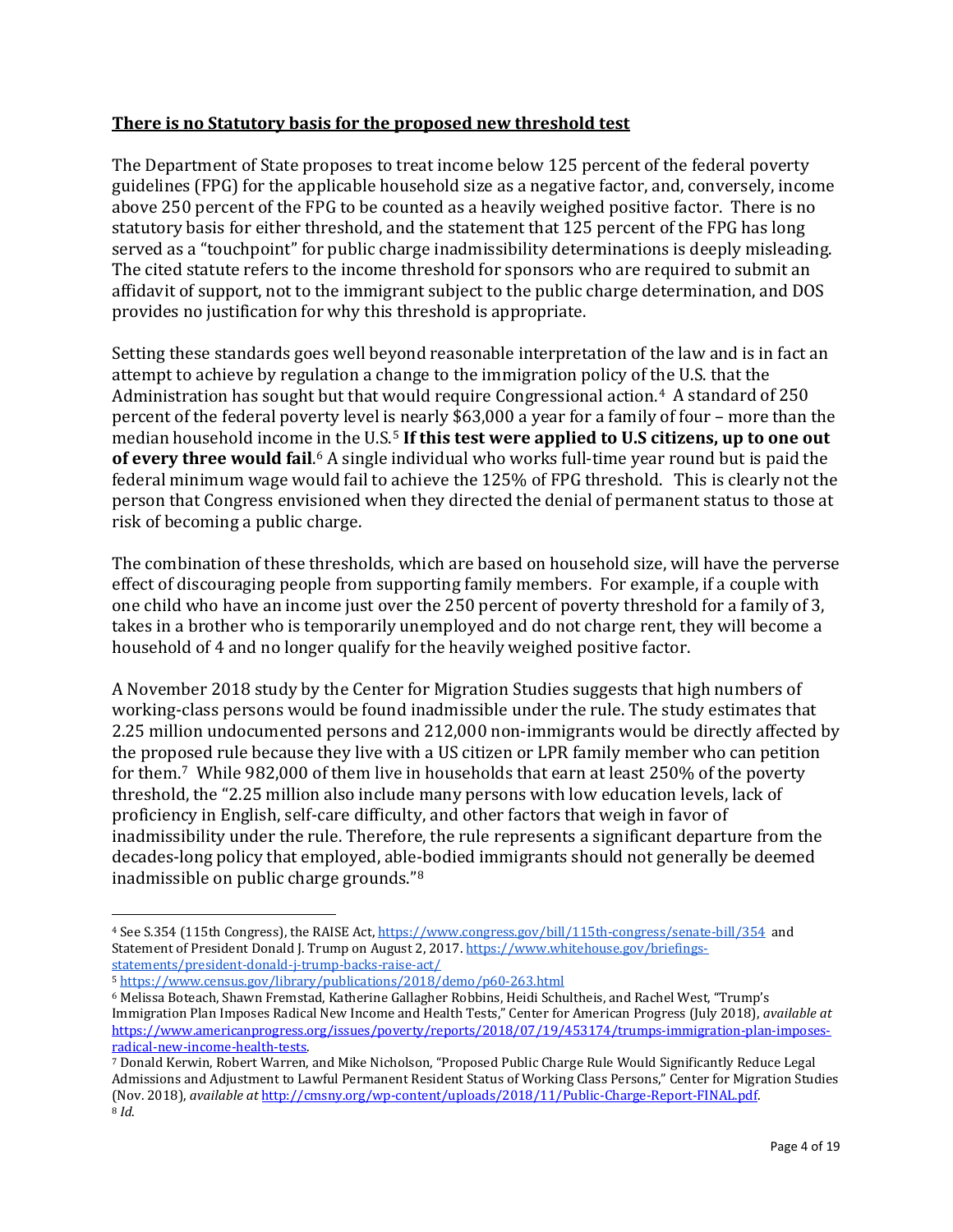#### **The Interim final rule Would Cause Major Harm to Immigrants and Their Families in the Greater Houston Region**

The immigrants directly affected in the Greater Houston region will be those applying for lawful permanent residence or family reunification visas for family members abroad, as well as those who may be eligible to adjust their status at some point in the future. Current LPRs who travel abroad for more than 180 days (a common occurrence for families who have relatives in home country who may need long-term care) may also get caught up in the public charge net. In a city where one in four people are foreign-born, Houstonian families are often a mix of the relatives who are U.S. citizens, LPRs, and those without permanent status. Forcing people to choose between their ability to remain with or reunite their family and accessing critical benefits is shortsighted and will harm all of us. By the Department's own admission, the rule "*has the potential to erode family stability and decrease disposable income of families and children because the action provides a strong disincentive for the receipt or use of public benefits by aliens, as well as their household members, including U.S. children*."

In the Greater Houston Area, 38,686 people were granted lawful permanent residence in 2017.[9](#page-4-0) The number of Houstonians becoming lawful permanent residents has consistently grown over 3% per year. By 2019, if this pattern holds true, there will be over 41,000 granted LPRs.[10](#page-4-1) However, many more may be eligible for adjustment. According to a 2018 report, there are 98,000 undocumented immigrants who are married to a U.S. citizen or lawful permanent resident. Many of these would be eligible to adjust their status immediately or with a waiver. There are also many parents who are potentially eligible to adjust their status through their U.S. citizen children, as a majority of the children of immigrants - 86% - are U.S. citizens.<sup>[11](#page-4-2)</sup> There are 531,000 LPRs in the Greater Houston Area. If any of them were to travel and stay abroad for over six months, they could be subject to inadmissibility upon their [ret](#page-4-3)urn and barred from re-entering the country if they fail the expanded public charge test. <sup>12</sup> The foreignborn are 25% of the great Houston region's population, and are a key factor in our region's population and economic growth.[13](#page-4-4)

For these affected Houstonians and their families, Medicaid and SNAP are lifelines that keep them living above the poverty threshold. Research demonstrates that safety net programs such SNAP and Medicaid have short and long-term health benefits and are crucial levers to reducing the intergenerational transmission of poverty.[14](#page-4-5) Children of immigrants who participate in SNAP are more likely to be in good or excellent health, be food secure, and reside in stable

<span id="page-4-0"></span><sup>&</sup>lt;sup>9</sup> DHS Office of Immigration Statistics, U.S. Lawful Permanent Residents: 2017 in Annual Flow Report (August 2018), available at: https://www.dhs.gov/sites/default/files/publications/Lawful Permanent Residents 2017.pdf. <sup>10</sup> Id.; and DHS Office of Immigration Statistics, U.S. Lawful Permanent Residents: 2016 in Annual Flow Report (December

<span id="page-4-1"></span><sup>2017),</sup> available at: https://www.dhs.gov/sites/default/files/publications/Lawful Permanent Residents 2016.pdf.

<span id="page-4-2"></span><sup>11</sup> Randy Capps and Ariel G. Ruiz Soto, "A Profile of Houston's Diverse Immigrant Population in a Rapidly Changing Policy Landscape," Migration Policy Institute (September 2018), *available at*

[https://www.migrationpolicy.org/research/profile-houston-immigrant-population-changing-policy-landscape,](https://www.migrationpolicy.org/research/profile-houston-immigrant-population-changing-policy-landscape) and attached here for your review (hereinafter "Profile of Houston's Diverse Immigrant Population"). <sup>12</sup> INA § 101(a)(13)(C)(ii).

<span id="page-4-4"></span><span id="page-4-3"></span><sup>13</sup> Rhor, Monica, "Immigrants from around the world are transforming Houston," Houston Chronicle (March 2015), www.houstonchronicle.com/local/themillion/article/How-diversity-culture-demographics-of-Houston-6117301.php;<br>New American Economy, "Houston Metro Area," https://www.newamericaneconomy.org/city/houston.

<span id="page-4-5"></span><sup>&</sup>lt;sup>14</sup> Page, Marianne, "Safety Net Programs Have Long-Term Benefits for Children in Poor Households", Policy Brief, University of California Davis, 2017, *available at* [https://poverty.ucdavis.edu/policy-brief/safety-net-programs-have](https://poverty.ucdavis.edu/policy-brief/safety-net-programs-have-long-term-benefits-children-poor-households)[long-term-benefits-children-poor-households.](https://poverty.ucdavis.edu/policy-brief/safety-net-programs-have-long-term-benefits-children-poor-households)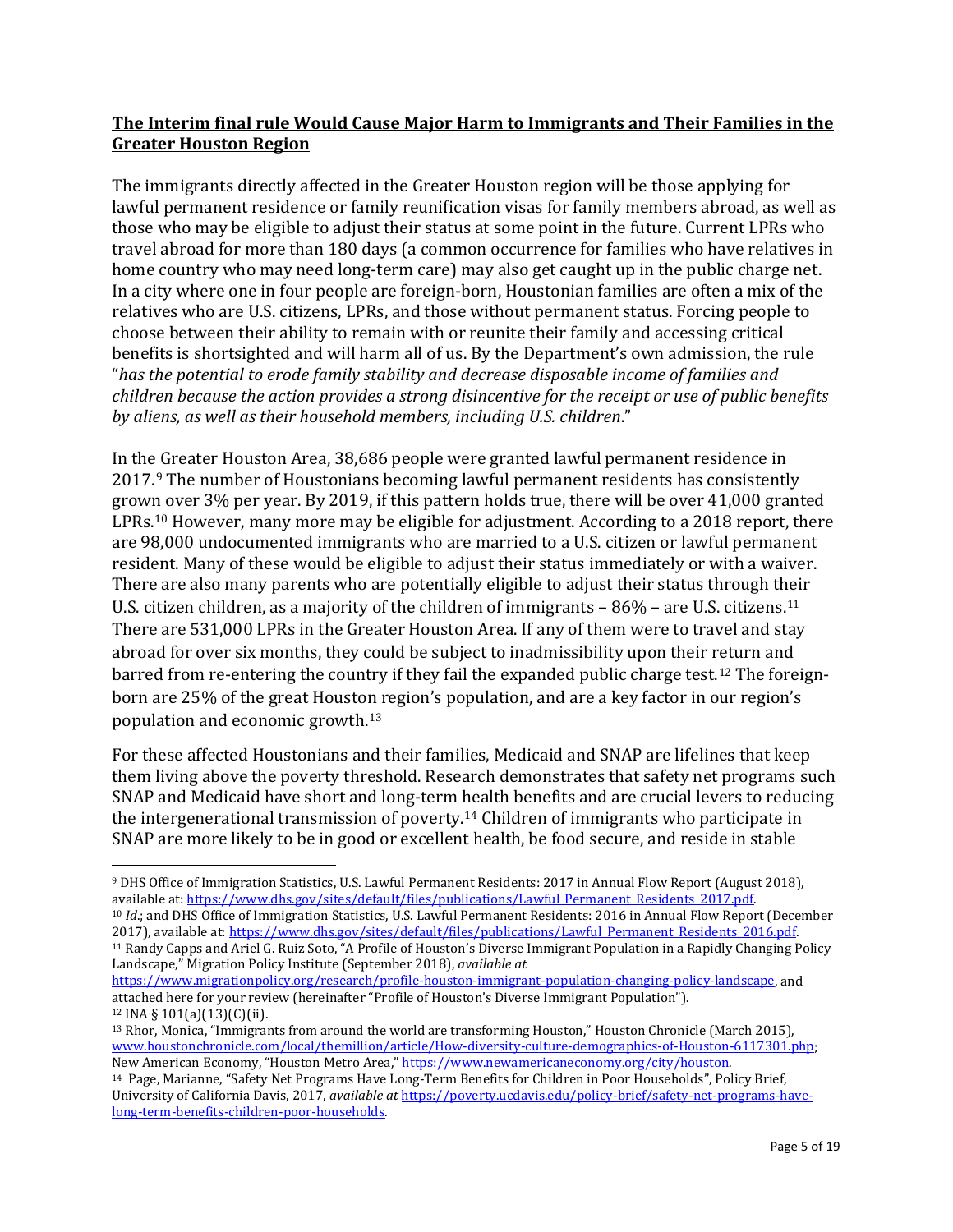housing.[15](#page-5-0) An additional year of SNAP eligibility for young children with immigrant parents is associated with significant health benefits in later childhood and adolescence[.16](#page-5-1) The benefits of Medicaid insurance coverage are key to a family's financial stability and provide safe environments for their children; it enables low-wage workers to: find and retain employment,<sup>[17](#page-5-2)</sup> decrease reliance on cash assistance,<sup>18</sup> save more and contribute more to the local economy,<sup>[19](#page-5-4)</sup> address [pr](#page-5-7)eviously unmet medical needs,<sup>2[0](#page-5-5)</sup> timely pay bills,<sup>[21](#page-5-6)</sup> purchase better quality food and housing,  $22$  access credit and reduce debt,  $23$  and achieve financial stability.  $24$ Medicaid coverage improves access to care, which in turn provides short- and long-term health benefits to enrollees, including fewer hospitalizations, better oral health, and lower rates of high blood pressure, diabetes, heart disease, and obesity, in addition to decreased mortality.<sup>[25](#page-5-10)</sup> Moreover, when children are eligible for and receive Medicaid, they are more likely to do better in school.[26](#page-5-11)

Children's well-being is inseparable from their parents' and families' well-being, so help received by parents is central to children's health and well-being in the short- and long-term. Children thrive when their parents can access needed health or mental health care, when their families have enough to eat, and a roof over their heads. Conversely, parents' stress and health challenges impede effective caregiving and can undermine children's development. Research has consistently shown that a child's mental health and well-being is tied to that of their parent or caregiver.[27](#page-5-12) Studies have also shown that when young children endure prolonged periods of stress their bodies are flooded with h[orm](#page-5-13)ones that can alter brain architecture and disrupt other aspects of healthy development. 28

<span id="page-5-0"></span><sup>15</sup> Children's Health Watch, Report Card on Food Security and Immigration: Helping Our Youngest First-Generation Americans To Thrive (2018), *available at* <https://childrenshealthwatch.org/publication-snapfirstgeneration/> <sup>16</sup> Chloe N. East, "The Effect of Food Stamps on Children's Health: Evidence from Immigrants' Changing Eligibility," Working Paper (2017), http://www.chloeneast.com/uploads/8/9/9/7/8997263/east fskids r r.pdf.

<span id="page-5-2"></span><span id="page-5-1"></span><sup>17</sup> Larisa Antonisse and Rachel Garfield, The Relationship Between Work and Health: Findings from a Literature Review, [www.kff.org/medicaid/issue-brief/the-relationship-between-work-and-health-findings-from-a-literature-review/.](http://www.kff.org/medicaid/issue-brief/the-relationship-between-work-and-health-findings-from-a-literature-review/)

<span id="page-5-3"></span><sup>18</sup> Aparna Soni et. al., Medicaid Expansion and State Trends In Supplemental Security Income Program Participation, [https://www.healthaffairs.org/doi/full/10.1377/hlthaff.2016.1632;](https://www.healthaffairs.org/doi/full/10.1377/hlthaff.2016.1632) Marguerite Burns & Laura Dague, IRP Discussion Paper: The Effect of Expanding Medicaid Eligibility on Supplemental Security Income Program Participation, [https://www.irp.wisc.edu/publications/dps/pdfs/dp143016.pdf.](https://www.irp.wisc.edu/publications/dps/pdfs/dp143016.pdf)

<span id="page-5-4"></span><sup>19</sup> Karina Wagerman et. al., Medicaid Is A Smart Investment in Children, [https://ccf.georgetown.edu/wp](https://ccf.georgetown.edu/wp-content/uploads/2017/03/MedicaidSmartInvestment.pdf)[content/uploads/2017/03/MedicaidSmartInvestment.pdf.](https://ccf.georgetown.edu/wp-content/uploads/2017/03/MedicaidSmartInvestment.pdf)

<span id="page-5-5"></span><sup>20</sup> Robin Rudowitz and Larisa Antonisse, Implications of the ACA Medicaid Expansion: A Look at the Data and Evidence, [http://nasuad.org/sites/nasuad/files/KFF\\_Implications-of-the-ACA-Medicaid-Expansion\\_May-2018.pdf;](http://nasuad.org/sites/nasuad/files/KFF_Implications-of-the-ACA-Medicaid-Expansion_May-2018.pdf) Loujia Hu et. al., The effect of the affordable care act Medicaid expansions on financial wellbeing,

[https://www.sciencedirect.com/science/article/abs/pii/S0047272718300707;](https://www.sciencedirect.com/science/article/abs/pii/S0047272718300707) Benjamin D. Sommers et. al., Health Insurance Coverage and Health — What the Recent Evidence Tells Us[, www.nejm.org/doi/10.1056/NEJMsb1706645.](http://www.nejm.org/doi/10.1056/NEJMsb1706645) <sup>21</sup> *Id*.

<span id="page-5-7"></span><span id="page-5-6"></span><sup>22</sup> Medicaid Is A Smart Investment in Children.

<span id="page-5-9"></span><span id="page-5-8"></span><sup>&</sup>lt;sup>23</sup> [Implications of the ACA Medicaid Expans](http://www.nber.org/papers/w25053)ion; see als[o journals.sagepub.com/doi/full/10.1177/1077558717725164;](http://journals.sagepub.com/doi/full/10.1177/1077558717725164)<br><sup>24</sup> http://www.nber.org/papers/w25053.

<span id="page-5-12"></span><span id="page-5-11"></span><span id="page-5-10"></span><sup>&</sup>lt;sup>25</sup> Medicaid Is A Smart Investment in Children.<br><sup>26</sup> Sarah Cohoes et. al, The Effect of Child Health Insurance Access on Schooling, http://www.nber.org/papers/w20178. <sup>27</sup> Maternal Depression Can Undermine the Development of Young Children, Center on the Developing Child at Harvard University (2009), at[: https://developingchild.harvard.edu/resources/maternal-depression-can-undermine-the](https://developingchild.harvard.edu/resources/maternal-depression-can-undermine-the-development-of-young-children)[development-of-young-children.](https://developingchild.harvard.edu/resources/maternal-depression-can-undermine-the-development-of-young-children)

<span id="page-5-13"></span><sup>&</sup>lt;sup>28</sup> Excessive Stress Disrupts the Architecture of the Developing Brain, Center on the Developing Child at Harvard University (January 2014), available a*t* [https://developingchild.harvard.edu/wp](https://developingchild.harvard.edu/wp-content/uploads/2005/05/Stress_Disrupts_Architecture_Developing_Brain-1.pdf)[content/uploads/2005/05/Stress\\_Disrupts\\_Architecture\\_Developing\\_Brain-1.pdf.](https://developingchild.harvard.edu/wp-content/uploads/2005/05/Stress_Disrupts_Architecture_Developing_Brain-1.pdf)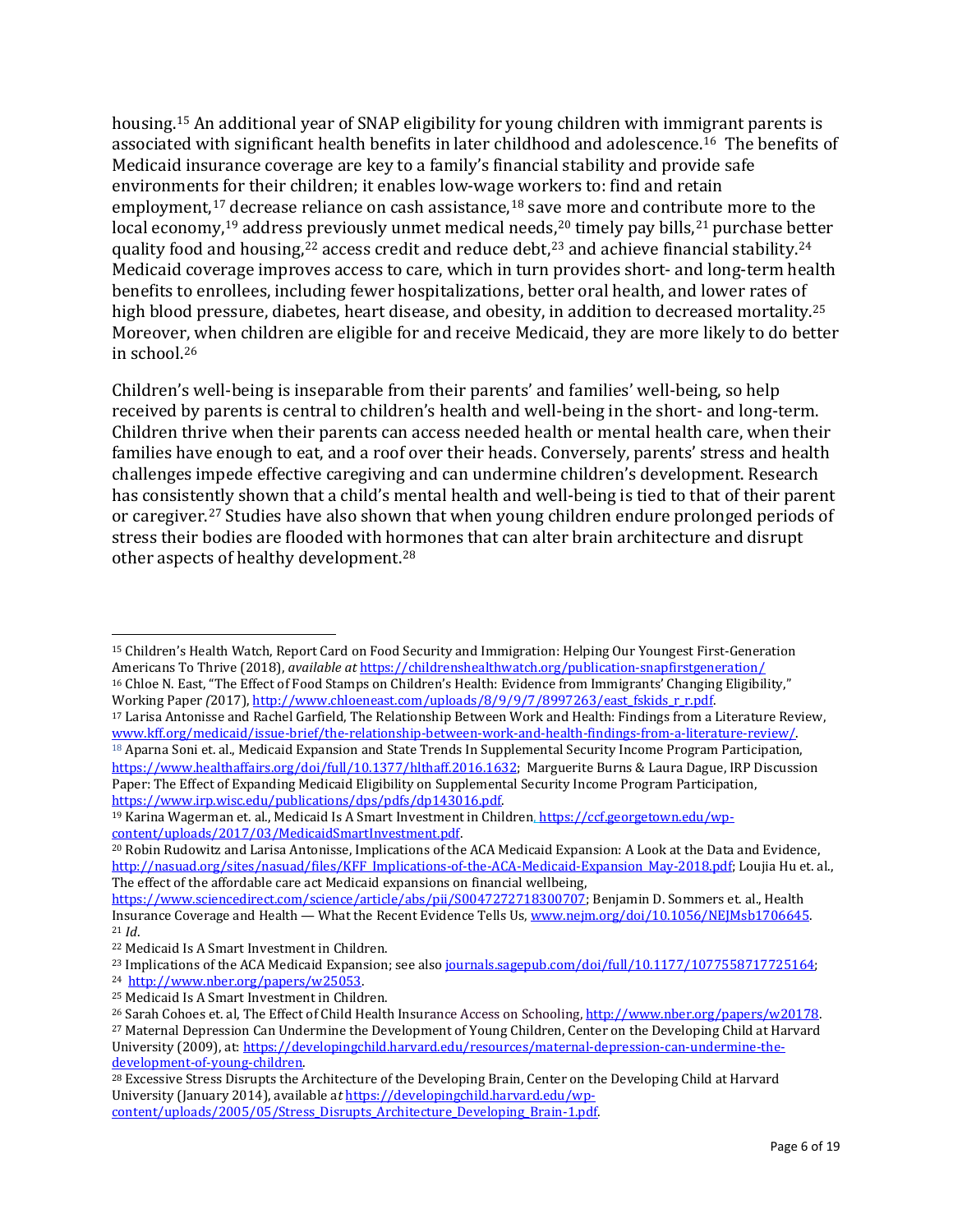Targeting low-income families will only exacerbate hunger and food insecurity, unmet health care needs, poverty, homelessness, and other serious problems. If it moves forward, the rule will have ripple-effects on the health, development, and economic outcomes of generations of Houstonians to come.

## **The Interim Final Rule Will Hurt Victims of Hurricane Harvey and Make it More Difficult for Victims of Natural Disasters to Get Aid**

While emergency disaster relief is exempted from public charge consideration, the public benefits that *are* subject to the rule are critical for families in the aftermath, both short- and long- term, of a natural disaster. Houston was hit by a five-hundred-year storm in 2017, and the damage of Hurricane Harvey is still being felt over a year later.

The Houston Immigration Legal Services Collaborative was active in providing information and assistance to immigrant communities during and after the storm.[29](#page-6-0) We answered questions on Spanish-language media, hosted a Frequently Asked Questions website that was widely referred to by our member and stakeholder agencies (including the City of Houston), and we utilized our established immigrant rights hotline as a resource to provide information about Harvey relief and recovery efforts in multiple languages. HILSC also provided grants to partners to provide direct cash assistance to families still recovering from Harvey. In all of our outreach efforts, we were often asked about how immigration status affected an individual's access to resources – and how accessing those benefits could harm their immigration case. Hurricane Harvey hit the region in August 2017, several months after an earlier version of the rule was leaked in early 2017. That memo was widely discussed in English and Spanishlanguage media and individuals were concerned that they might not be able to apply for assistance because of that leaked memo, which included language stating that benefit use by U.S. citizen children would be used against a parent's ability to naturalize. While HILSC did our best to assure them that they could, in fact, apply for disaster relief, a large number of eligible immigrants did not seek the assistance that they were entitled to.<sup>[30](#page-6-1)</sup> The long-lasting effects of Harvey mean that families continue to need assistance. With the chilling effect of this rule, we fear that particularly vulnerable victims of natural disasters will not seek Medicaid, SNAP, housing vouchers, and other benefits that they and U.S. citizens in their mixed-status households may be eligible for.

A study by the Kaiser Family Foundation and the Episcopal Health Foundation of the experiences of immigrants under Harvey shows that immigrants were dispropo[rt](#page-6-2)ionately impacted and less likely to seek assistance than their native-born counterparts. <sup>31</sup> Immigrants

[www.houstonimmigration.org/harvey/;](http://www.houstonimmigration.org/harvey/) and \$4M Fellowship Program Provides Post-Harvey Legal Aid, Houston Public Media (Nov. 20, 2018), *available at* [https://www.houstonpublicmedia.org/articles/news/hurricane](https://www.houstonpublicmedia.org/articles/news/hurricane-harvey/2018/11/20/312582/4m-fellowship-program-provides-post-harvey-legal-aid/)[harvey/2018/11/20/312582/4m-fellowship-program-provides-post-harvey-legal-aid/;](https://www.houstonpublicmedia.org/articles/news/hurricane-harvey/2018/11/20/312582/4m-fellowship-program-provides-post-harvey-legal-aid/) and For Houston's Undocumented Immigrants, There's No Promise Of Disaster Relief, KERA News (Sept. 4, 2017), *available at* [http://www.keranews.org/post/houstons-undocumented-immigrants-theres-no-promise-disaster-relief.](http://www.keranews.org/post/houstons-undocumented-immigrants-theres-no-promise-disaster-relief) <sup>30</sup> Bryan Wu, Liz Hamel, Mollyann Brodie, Shao-Chee Sim, and Elena Marks, "Hurricane Harvey: The Experiences of

<span id="page-6-2"></span><span id="page-6-1"></span>Immigrants Living in the Texas Gulf Coast," (March 2018), Kaiser Family Foundation and the Episcopal Health Foundation, available at[: https://www.episcopalhealth.org/files/9515/2148/3999/Hurricane\\_Harvey\\_](https://www.episcopalhealth.org/files/9515/2148/3999/Hurricane_Harvey_-_The_Experiences_of_Immigrants_Living_in_the_Texas_Gulf_Coast.pdf) The Experiences of Immigr[a](https://www.episcopalhealth.org/files/9515/2148/3999/Hurricane_Harvey_-_The_Experiences_of_Immigrants_Living_in_the_Texas_Gulf_Coast.pdf)nts Living in the Texas Gulf Coast.pdf and attached hereto for your review. 31 *Id.* 

<span id="page-6-0"></span><sup>29</sup> For more information about HILSC's work during and after Hurricane Harvey, please visit: Houston Immigration Legal Services Collaborative Website, Harvey Resource page: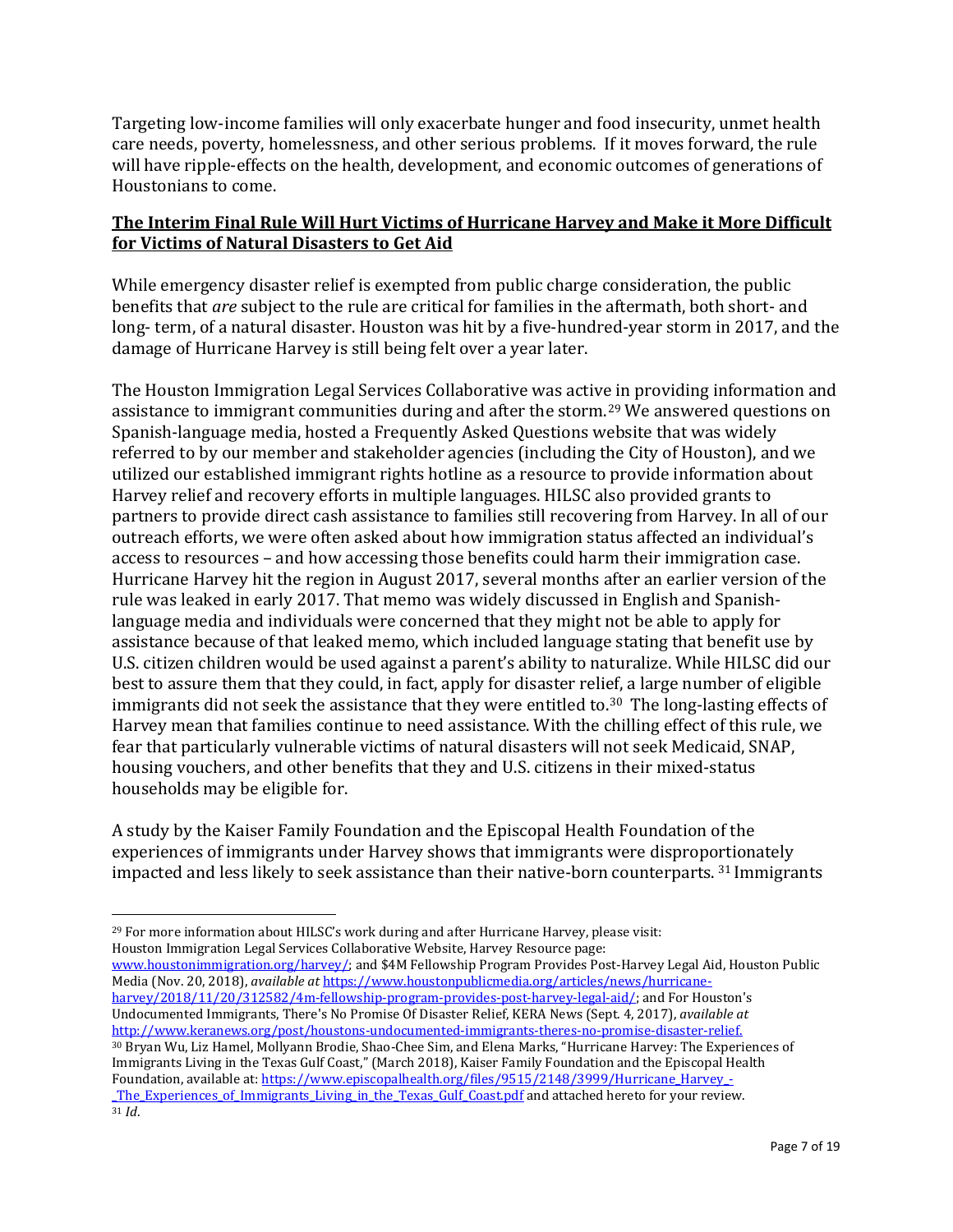were greatly impacted by physical damage and the fallout of Hurricane Harvey. About threequarters (74 percent) of Houston area immigrants were affected by some type of property damage to their home or vehicle and/or some form of job or income loss, compared to 63 percent of native-born residents.[32](#page-7-0) Sixty-four percent reported employment and income losses while more than half of immigrant households in Houston contained workers whose overtime or regular hours were cut back at work – twice as many as the native-born population.<sup>[33](#page-7-1)</sup>

The immigrants who were surveyed reported tenuous financial and social circumstances. Seventy percent said they have little or no nearby support [ne](#page-7-2)twork, and more than half reported incomes below 200% of the federal poverty level. <sup>34</sup> The impact of Hurricane Harvey made their already precarious financial situation even more dire. Foreign-born residents were disproportionately more likely to report financial difficulties in the months and years following Harvey; compared to residents born in the United States, "immigrants affected by Harvey were significantly more likely to say that they or any other adult in their household had fallen behind in paying their rent or mortgage since the storm  $(39$  percent versus 24 percent)."<sup>[35](#page-7-3)</sup> And 22 percent of immigrant households [ha](#page-7-4)d a family member who had to borrow money from a payday lender to make ends meet. <sup>36</sup> Only twelve percent of immigrants directly affected by Hurricane Harvey said that if they lost their job or source of income, they would be able to live comfortably for at least 6 months.[37](#page-7-5) In addition to facing financial difficulties, immigrants are more likely to have difficulty accessing health care following a natural disaster. After Hurricane Harvey, for instance, about a quarter of storm-affected immigrants reported needing more help with getting the medical care they and their family needed, as compared to thirteen percent of native-born residents.[38](#page-7-6)

There is also a particular danger to already-vulnerable immigrant women after a storm, as it is well documented that gender-based violence increases after disasters like hurricanes. For instance, after Hurricane Katrina, there a 45 percent increase in gender-based violence.[39](#page-7-7) After Harvey, many domestic violence shelters in Houston were either full or flooded. Finding lowcost housing after Harvey was incredibly challenging. For victims of domestic violence, access to public benefits is particularly important – without access to such benefits, victims may go back to abusive partners and unsafe homes rather than be left homeless.<sup>[40](#page-7-8)</sup>

Despite the disproportionate number of immigrants affected by Harvey, immigrants were less likely to report applying for government assistance after the storm. This may be because immigrants feared that seeking assistance would harm their immigration cases or that of their families. Nearly half of immigrants whose homes were damaged said they were worried that if they tried to get help in recovering from Hurricane Harvey, they would draw attention to their

<span id="page-7-5"></span><span id="page-7-4"></span><sup>37</sup> *Id*.

<span id="page-7-0"></span><sup>32</sup> *Id*.

<span id="page-7-1"></span><sup>33</sup> *Id*.

<span id="page-7-2"></span><sup>34</sup> *Id*.

<span id="page-7-3"></span><sup>35</sup> *Id*. <sup>36</sup> *Id*.

<span id="page-7-6"></span><sup>38</sup> *Id*.

<span id="page-7-8"></span><span id="page-7-7"></span><sup>39</sup> Justine Calma, Here's how anti-immigrant policies hurt hurricane recovery" Grist (Oct. 31, 2018), *available at* [https://grist.org/article/heres-how-anti-immigrant-policies-hurt-hurricane-recovery/,](https://grist.org/article/heres-how-anti-immigrant-policies-hurt-hurricane-recovery/) and attached hereto for your review. <sup>40</sup> *Id*.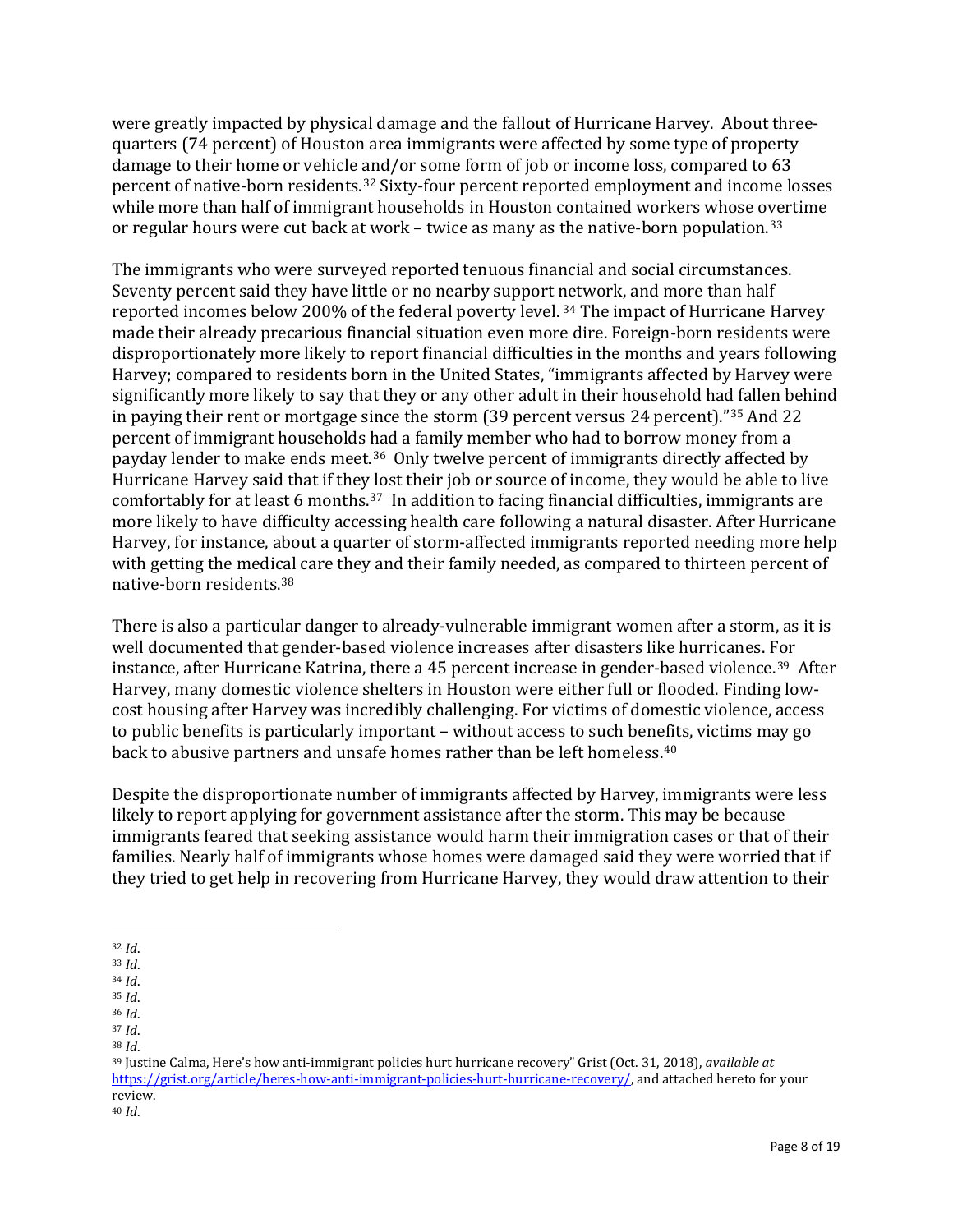or a family member's immigration status. <sup>41</sup> As a result, only four in ten immigrants whose homes were damaged said they applied f[or](#page-8-0) disaster assistance following the hurricane, compared to two-thirds of native-born residents who said they applied.[42](#page-8-1) The rule has already contributed to the difficult landscape for immigrants seeking to stabilize their lives after Harvey. It has been our personal experience that the fact disaster relief is exempt from the public charge determination, families make conservative decisions about accessing help because of uncertainty about how rules like these might change in the future. These decisions are rational, given the environment of heightened immigration enforcement, anti-immigrant rhetoric, and rapidly changing policy environment that is pushing immigrants out of the country.

## **The Widespread Chilling Effect Harms Houston Families**

As an organization dedicated to improving access to legal information, we will seek to educate diverse communities about the proposed public charge rule and its impact. Notwithstanding these efforts, uncertainty and confusion about what the interim final rule means and how it will be implemented will prevent many qualified individuals from filing immigration applications out of fear of a denial based on public charge grounds. We are concerned that individuals not directly covered under the rule will drop out of public benefits programs or decide not to apply for benefits for which they would otherwise qualify. Immigrants may make these tough decisions because they are hopeful they would one-day become eligible for permanent residence, because they are misinformed, and for other reasons, as detailed below.

The widespread "chilling effect" that causes families to withdraw from benefits is already evident. It has been well-documented that widespread misinformation and confusion created by drafts of the rule leaked to the press have resulted in a marked decline in the use of a wide variety of life-sustaining benefits by immigrant families,<sup>[43](#page-8-2)</sup> as well as instability and anxiety among individuals with lawful status – including those in exempt categories such as refugees.<sup>[44](#page-8-3)</sup> Community providers in Houston have already reported changes in health care use, including decreased pa[rti](#page-8-4)cipation in Medicaid and other programs due to community fears stemming from the rule. <sup>45</sup> This fear has already been driving immigrant families – who are eligible to receive benefits for themselves or their children – to forgo vital health and nutrition assistance, jeopardizing the health of families and communities alike.

As mentioned above, HILSC runs an immigrant rights hotline that answers questions from the community about policy changes, informs immigrants about their rights, makes referrals to our nonprofit legal services members, and is a source of up-to-date information during emergencies – like Hurricane Harvey. Through this hotline, and in reports from our broad

<span id="page-8-1"></span><span id="page-8-0"></span><sup>41</sup> Hurricane Harvey: The Experiences of Immigrants Living in the Texas Gulf Coast (attached). <sup>42</sup> *Id*.

<span id="page-8-2"></span><sup>43</sup> *See* Chilling Effects: The Expected Public Charge Rule and Its Impact on Legal Immigrant Families' Public Benefits Use," (June 2018), *available at* https://www.immigrationresearch-<br>info.org/system/files/Chilling Effects Public Charge Rule.pdf, and attached here for your review.

<span id="page-8-3"></span><sup>&</sup>lt;sup>44</sup> See The Henry J Kaiser Family Foundation, "Living in an Immigrant Family in America: How Fear and Toxic Stress are Affecting Daily Life, Well-Being, & Health," (December 2017), *available at* [https://www.kff.org/report-section/living-in-](https://www.kff.org/report-section/living-in-an-immigrant-family-in-america-issue-brief/)

<span id="page-8-4"></span><sup>45</sup> Gamboa, Suzanne, "Immigrants drop subsidized food, health programs — fearing aid will be used against them," September 8, 2018, *available at* https://www.nbcnews.com/news/latino/immigrants-drop-subsidized-food-healthprograms-fearing-aid-will-be-n906246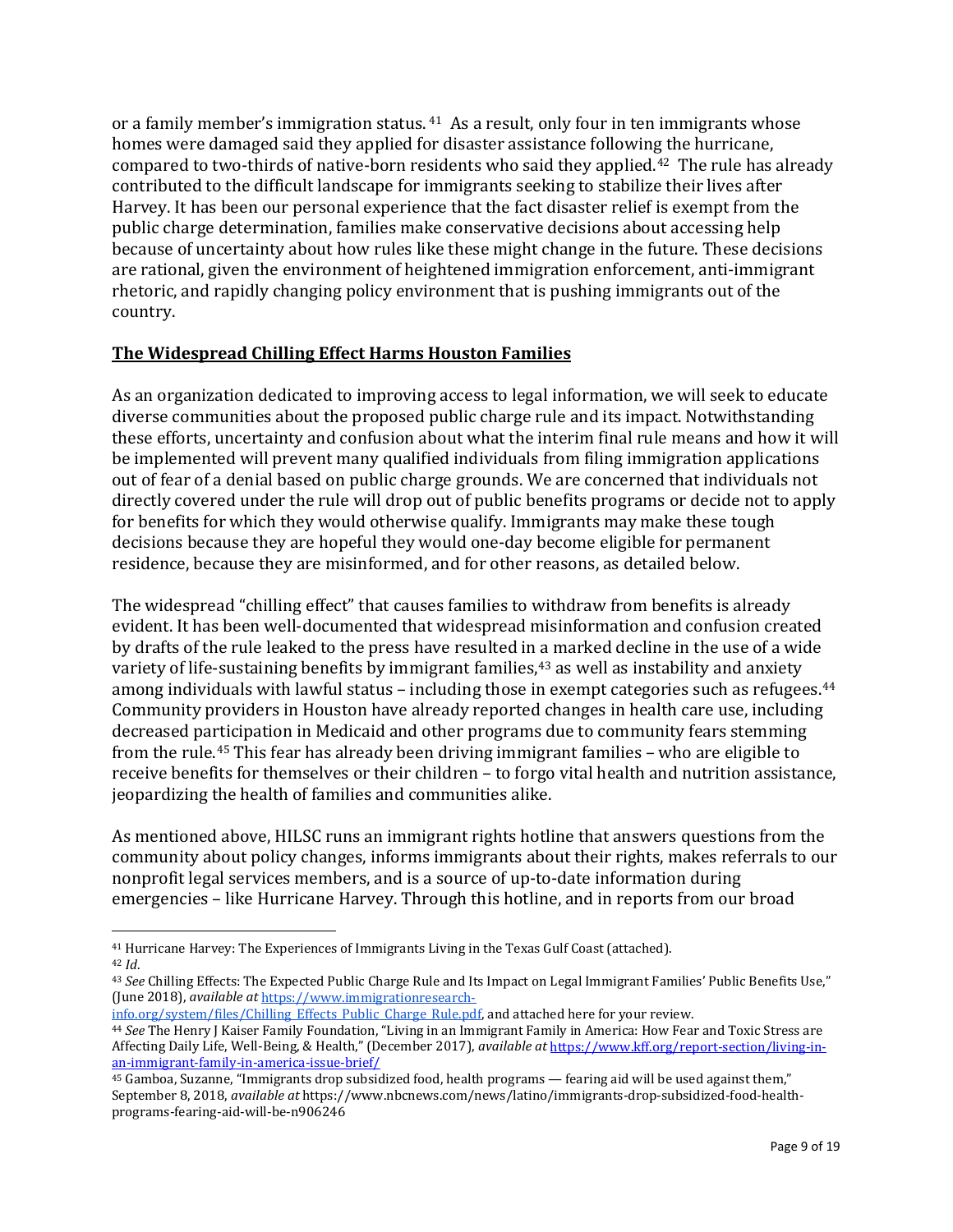membership, we are seeing that refugees and asylees are asking questions about this rule and are indicating their intent to withdraw from public benefits. Asylum seekers and refugees are particularly vulnerable populations because of past trauma. Many of them may choose to take conservative courses of action, such as complying with a rule that does not directly affect them because they are fearful that a legal misstep in a new country will lead to their being sent back to a place where they fear for their safety.

The chilling effect may also reach immigrants already granted lawful permanent residence yet fear that their use of public benefits could be a negative factor in their application for citizenship. There are currently an estimated 299,000 LPRs eligible to naturalize in Houston.[46](#page-9-0) This may include elderly individuals, who are at particular risk, as older adults have greater health care needs, and nutrition and safe housing are important in supporting a senior's ability to stay healthy and age in place.

The Houston Immigration Legal Services Collaborative believes it is highly likely that the families who are most likely to drop out of programs that they are currently benefiting from are those who have at least one non-citizen family member. There are 569,000 children under the age of 18 in the Houston area who have at least one non-citizen parent.This comprises one third of Houston's population of children under 18.<sup>[47](#page-9-1)</sup> A majority of children of immigrants – 86% – are U.S. citizens, and thus could be eligible for benefits if their household earns below the poverty level.[48](#page-9-2) These statistics show the widespread fallout potential from this rule.

In Houston, medical providers have already seen a drop in the number of people accessing services, which they attribute to the chilling effect of the leaked public charge regulations, misinformation and fear surrounding these regulations, and the impact of the rule itself. The Harris Health System, which serves low-income and uninsured clients in Houston, saw a 10 percent drop in outpatient visits from March 2017 to February 2018 among immigrants, compared to a 7 percent average for all patients.<sup>[49](#page-9-3)</sup> For undocumented immigrants, this resulted in 49,763 fewer visits – a decrease from about  $526,000$  to  $476,000$  visits.<sup>[50](#page-9-4)</sup> Legacy Community Health believes that the interim final rule will impact Houstonians, as it will put a financial burden on the taxpayers of Harris County, as "people will end up in the emergency room because they will forgo their care and will end up in an emergency situation, which will cost all of us more."[51](#page-9-5) Community Health Choice, a managed-care plan serving Medicaid, CHIP and ACA exchange enrollees in the Houston area, has seen seven consecutive months of decreased Medicaid enrollment, as well as a 20% decrease in CHIP perinatal program enrollment. The company attributes this to parents being afraid to enroll or re-enroll themselves and their

<span id="page-9-0"></span><sup>46</sup> Profile of Houston's Diverse Immigrant Population (attached).

<span id="page-9-1"></span><sup>47</sup> *Id*.

<span id="page-9-2"></span><sup>48</sup> *Id*.

<span id="page-9-3"></span><sup>49</sup> Teo Armus, "A proposed federal policy won't target immigrants for using welfare. In Texas, they might drop out anyway," The Texas Tribune (September 28, 2018) *available at* [https://www.texastribune.org/2018/09/28/public-](https://www.texastribune.org/2018/09/28/public-charge-immigration-chilling-effects-texas/)

<span id="page-9-4"></span> $50$  Suzanne Gamboa, "Immigrants drop subsidized food, health programs — fearing aid will be used against them," NBC News (Sept. 8, 2018), *available at* [https://www.nbcnews.com/news/latino/immigrants-drop-subsidized-food-health](https://www.nbcnews.com/news/latino/immigrants-drop-subsidized-food-health-programs-fearing-aid-will-be-n906246)[programs-fearing-aid-will-be-n906246](https://www.nbcnews.com/news/latino/immigrants-drop-subsidized-food-health-programs-fearing-aid-will-be-n906246)

<span id="page-9-5"></span><sup>51</sup> Houston Matters, "Local Health Provider Speaks Against Rule to Limit Immigration Based on Public Benefits," Houston Public Media (Oct. 16, 2018), *available at* [https://www.houstonpublicmedia.org/articles/shows/houston](https://www.houstonpublicmedia.org/articles/shows/houston-matters/2018/10/16/308255/local-health-provider-speaks-against-rule-to-limit-immigration-based-on-public-benefits/)[matters/2018/10/16/308255/local-health-provider-speaks-against-rule-to-limit-immigration-based-on-public](https://www.houstonpublicmedia.org/articles/shows/houston-matters/2018/10/16/308255/local-health-provider-speaks-against-rule-to-limit-immigration-based-on-public-benefits/)[benefits/](https://www.houstonpublicmedia.org/articles/shows/houston-matters/2018/10/16/308255/local-health-provider-speaks-against-rule-to-limit-immigration-based-on-public-benefits/)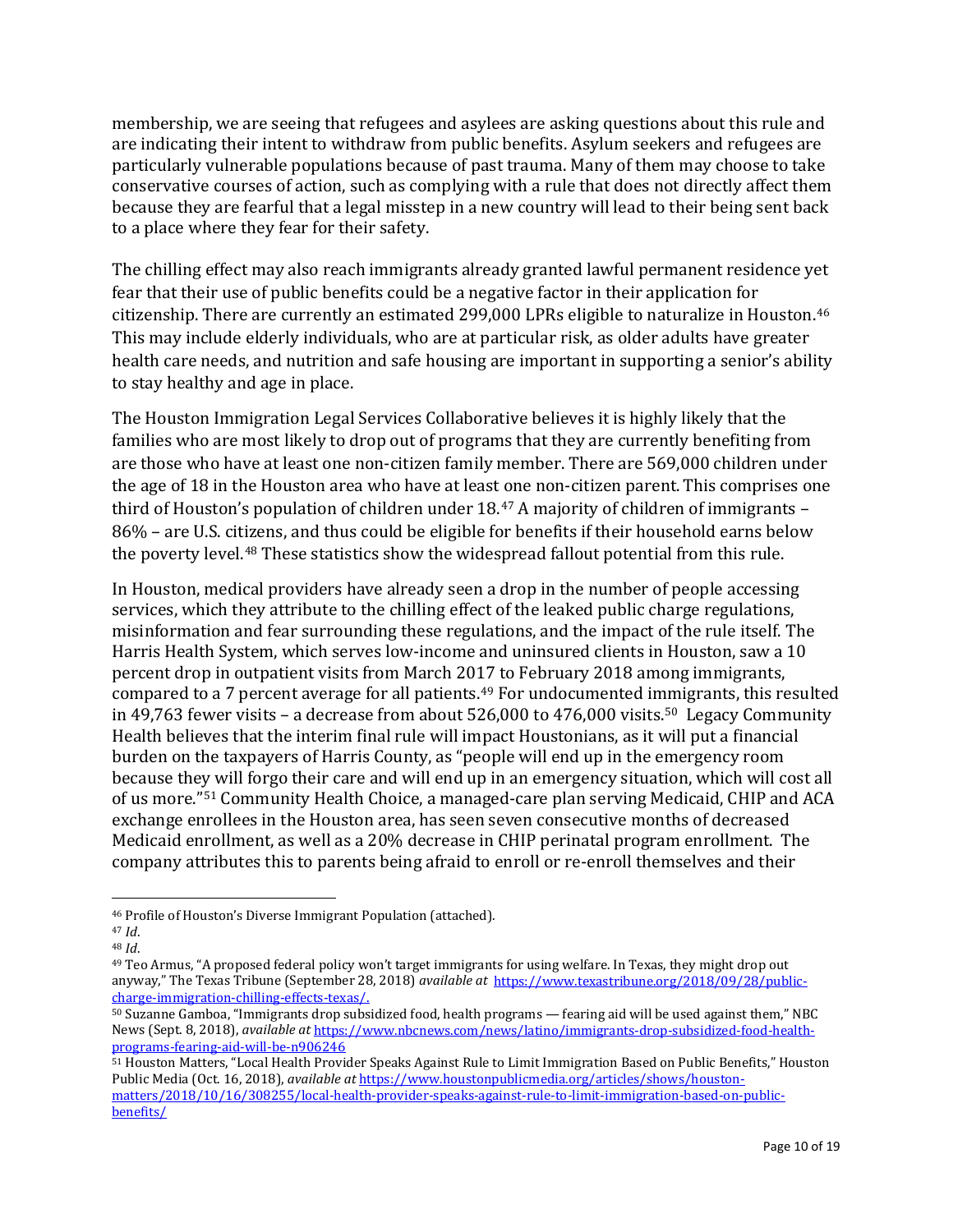children because of worries about the changes to the public charge rule in this rule and the broader immigration crackdown.[52](#page-10-0)

Beginning in December 2017, child enrollment in both Medicaid and CHIP began to decline and has been declining ever since. Approximately 154,500 fewer children were enrolled in Medicaid in April 2019 compared to December 2017. During this period, CHIP enrollment also declined by 47,200 children. Combined, Texas children enrolled in Medicaid or CHIP dropped by more than 201,700 children (about six percent) between December 2017 and April 2019.[53](#page-10-1) According to Georgetown University's Center for Children and Families, Texas had the largest number of children lose coverage down by almost 215,000 kids or six percent, with Texas children losing coverage accounting for almost one-fifth of the nationwide decline.[54](#page-10-2) The Center for Public Policy Priorities asserts this decline is due to three main reasons: lack of outreach on the availability of Medicaid and CHIP, the chilling effect of public charge, and unforgiving policies that disenroll children from Medicaid.[55](#page-10-3) In a October 2019 brief by the Kaiser Family Foundation, researchers found that nearly half (47%) of community health centers report that many or some immigrant patients declined to enroll themselves in Medicaid in the past year, and nearly a third (32%) of centers say that some patients dropped or decided not to renew such coverage.[56](#page-10-4)

Providers in Houston are also concerned about the impact of the rule on the fight against hunger and malnutrition in Houston. Houston already lags in SNAP enrollment, with only one in five of eligible people being enrolled in the program; this means that an estimated 193,551 Houstonians are eligible for but not receiving SNAP benefits.[57](#page-10-5) The Houston Food Bank conducted an assessment to determine how best to expand SNAP enrollment, finding that a barrier to participation for many is "concern that participation might undermine immigration status for someone in the household."<sup>[58](#page-10-6)</sup> The report cites the importance of partnerships, reaching out to vulnerable communities, and creating working groups that include immigrants as ways to increase SNAP participation in Houston. Yet the chilling effect of the public charge rule means that the Houston Food Bank will surely not meet their goals. "These proposed changes have already begun to generate fear that may dissuade our region's diverse immigrant communities, whether they are impacted by the rule or not, from seeking food assistance of any

<span id="page-10-4"></span><span id="page-10-3"></span><sup>55</sup> "Backsliding on Texas Children's Health: More Uninsured, Fewer Enrolled in Medicaid and CHIP." <sup>56</sup> Jennifer Tolbert, Olivia Pham, Samantha Artiga, "Impact of Shifting Immigration Policy on Medicaid Enrollment and Utilization of CareAmong Health Center Patients" Kaiser Family Foundation, October 2019, available: http://files.kff.org/attachment/Issue-Brief-Impact-of-Shifting-Immigration-Policy-on-Medicaid-Enrollment-and-Utilization-of-Care-among-H ealth-Center-Patients.

<span id="page-10-0"></span><sup>52</sup> Harris Meyer, "Trump's immigrant healthcare rule could hurt low-income populations," Modern Health (August 14, 2018), *available at* <https://www.modernhealthcare.com/article/20180814/NEWS/180819962>

<span id="page-10-1"></span><sup>53</sup> McChesney, Melissa, "Backsliding on Texas Children's Health: More Uninsured, Fewer Enrolled in Medicaid and CHIP," Center for Public Policy Priorities (September 2019), available:

[https://forabettertexas.org/images/2019\\_HW\\_CMAEnrollmentDeclineUpdate\\_.pdf](https://forabettertexas.org/images/2019_HW_CMAEnrollmentDeclineUpdate_.pdf)

<span id="page-10-2"></span><sup>54</sup> Brooks, Tricia, "National Decline in Child Enrollment in Medicaid and CHIP Slows but Steep Declines Continue in Problem States," Georgetown University's Center for Children and Families (August 16, 2019), available: [https://ccf.georgetown.edu/2019/08/16/national-decline-in-child-enrollment-in-medicaid-and-chip-slows-but-steep](https://ccf.georgetown.edu/2019/08/16/national-decline-in-child-enrollment-in-medicaid-and-chip-slows-but-steep-declines-continue-in-problem-states/)[declines-continue-in-problem-states/](https://ccf.georgetown.edu/2019/08/16/national-decline-in-child-enrollment-in-medicaid-and-chip-slows-but-steep-declines-continue-in-problem-states/)

<span id="page-10-5"></span><sup>57</sup> Houston Food Bank, Closing the SNAP Gap: Recommendations to Prevent Hunger and Strengthen SNAP in Houston (October 2018), *available at* [http://www.houstonfoodbank.org/wp-](http://www.houstonfoodbank.org/wp-content/uploads/2018/10/Advocacy_HoustonSNAPReport10182018.pdf)

<span id="page-10-6"></span>[content/uploads/2018/10/Advocacy\\_HoustonSNAPReport10182018.pdf](http://www.houstonfoodbank.org/wp-content/uploads/2018/10/Advocacy_HoustonSNAPReport10182018.pdf) <sup>58</sup> *Id*.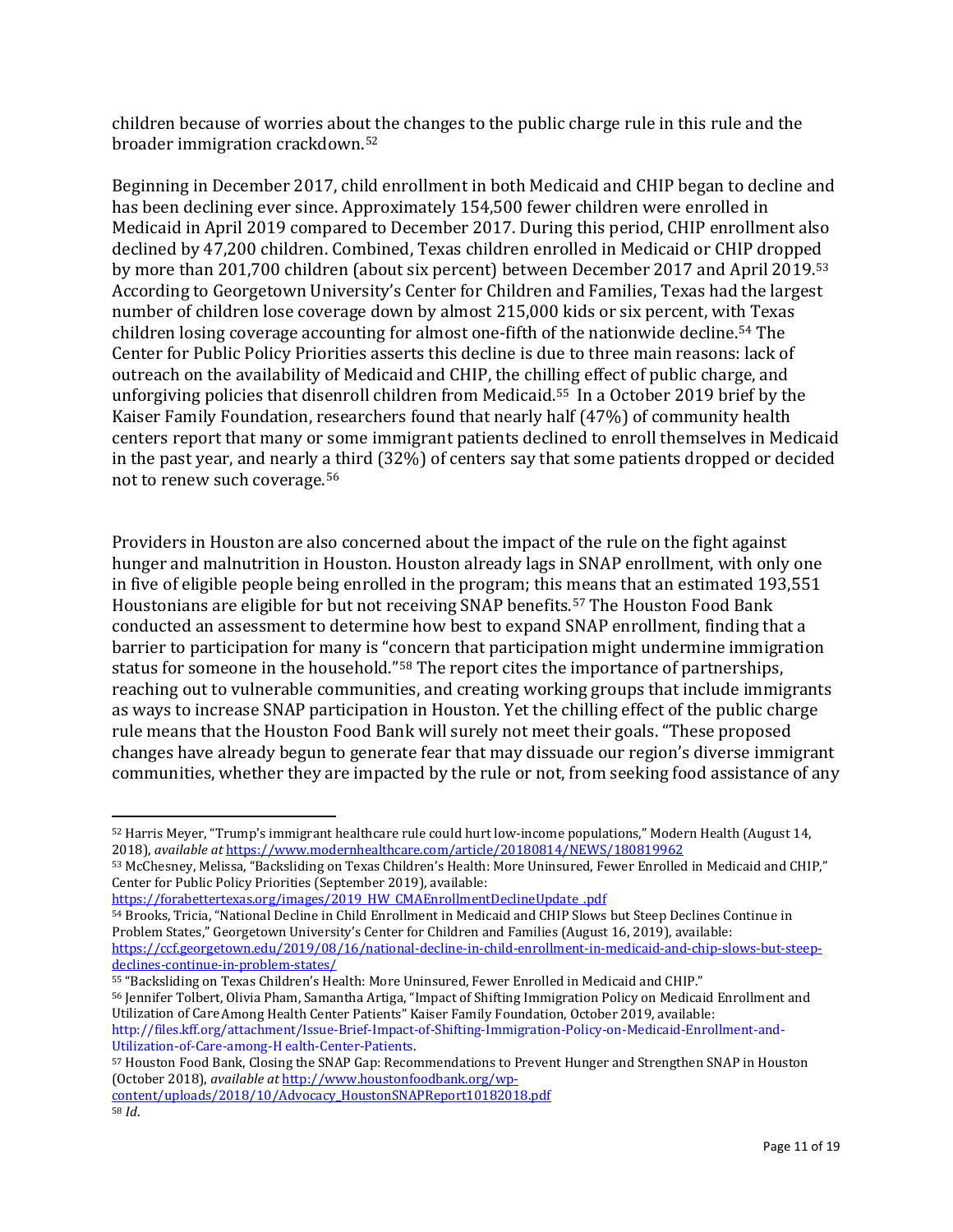kind," said Brian Greene, President and CEO of Houston Food Bank. "This is the opposite of why SNAP, our agency, and our network of 1,500 community partners exists."[59](#page-11-0)

The Houston-based nonprofit Epiphany Community Health Outreach Services (ECHOS) reported a **60 percent decline in adult Medicaid and CHIP perinatal enrollment** among their clients in the past two years. Executive director Cathy Moore says this decline has only accelerated since the public charge rule announcement. "We've been seeing less people coming into our building for help," Moore said.<sup>[60](#page-11-1)</sup> At the same time, the group's food pantry has seen the number of people it serves increase by 266 percent.<sup>[61](#page-11-2)</sup> Since 2016, WIC caseloads have dropped 20 percent in Houston – this is attributable to fear among the immigrant community that using federal assistance could affect their immigration status or lead to deportation.[62](#page-11-3) The rule is an additional barrier to families who already feel threatened by the anti-immigrant climate.

School officials fear that the increased climate of fear will lead to lower school enrollment. The Houston Independent School District (HISD), the largest in Texas, serves more than 216,000 students across 287 schools. More than 12,000 students are immigrants, and nearly one-third, or 69,000 students, are English Language Learners. They speak 87 home languages overall, with the large majority (92 percent) speaking Spanish.<sup>[63](#page-11-4)</sup> In Houston, only 38.5% of children of immigrants with household incomes under 200% of the federal poverty guidelines are enrolled in school.[64](#page-11-5) In September 2018, school officials reported an apparent dip in student enrollments across the greater Houston area, particularly among Hispanic students. This is attributed to a combination of students still displaced by Hurricane Harvey and fears over immigration actions, including the proposed public charge regulations. Some principals of predominantly Hispanic schools in southwest Houston reported a three to five percent dip in enrollment[.65](#page-11-6)

Attorneys representing indigent immigrants rely on social service agencies to ensure that clients are able to access the services and support they need to keep themselves and their families healthy and secure. This, in turn, allows them to engage in a meaningful attorney-client relationship and comply with their legal obligations because they are not worried about the day-to-day basic needs of food, shelter, and medical care. The chilling effect that will inevitably accompany this rule and has in fact already begun playing out will fundamentally undermine

<span id="page-11-0"></span><sup>59</sup> Houston Food Bank Opposes Proposed Public Charge Rule, *available at* [https://www.houstonfoodbank.org/news](https://www.houstonfoodbank.org/news-houston-food-bank-opposes-proposed-public-charge-rule/)[houston-food-bank-opposes-proposed-public-charge-rule/](https://www.houstonfoodbank.org/news-houston-food-bank-opposes-proposed-public-charge-rule/)

<span id="page-11-1"></span><sup>60</sup> Federal Judges Temporarily Block Public Charge Rule, but Public Health Worries Persist, Texas Observer (Oct. 16, 2019) available at [https://www.texasobserver.org/public-charge-texas-health-immigration/.](https://www.texasobserver.org/public-charge-texas-health-immigration/)

<span id="page-11-2"></span><sup>61</sup> Teresa Wiltz, "Why Crackdown Fears May Keep Legal Immigrants From Food Stamps," PEW (July 24, 2018), *available at* [https://www.pewtrusts.org/en/research-and-analysis/blogs/stateline/2018/07/24/why-crackdown-fears-may-keep](https://www.pewtrusts.org/en/research-and-analysis/blogs/stateline/2018/07/24/why-crackdown-fears-may-keep-legal-immigrants-from-food-stamps)[legal-immigrants-from-food-stamps](https://www.pewtrusts.org/en/research-and-analysis/blogs/stateline/2018/07/24/why-crackdown-fears-may-keep-legal-immigrants-from-food-stamps)

<span id="page-11-3"></span><sup>62</sup> Elizabeth Trovall, "WIC Caseloads Down 20 Percent Houston Health Officials Say, Citing Immigration Fears," Houston Public Media (Sept. 7, 2018), *available at*

[https://www.houstonpublicmedia.org/articles/news/politics/immigration/2018/09/07/303030/wic-caseloads-down-](https://www.houstonpublicmedia.org/articles/news/politics/immigration/2018/09/07/303030/wic-caseloads-down-20-health-officials-say-citing-immigration-fears/)[20-health-officials-say-citing-immigration-fears/](https://www.houstonpublicmedia.org/articles/news/politics/immigration/2018/09/07/303030/wic-caseloads-down-20-health-officials-say-citing-immigration-fears/)

<span id="page-11-4"></span><sup>63</sup> Erica Greenberg, Molly Michie, and Gina Adams, Expanding Preschool Access for Children of Immigrants, Urban Institute (February 2018), *available at*

[https://www.urban.org/sites/default/files/publication/96546/expanding\\_preschool\\_access\\_for\\_children\\_of\\_immigrants](https://www.urban.org/sites/default/files/publication/96546/expanding_preschool_access_for_children_of_immigrants_0.pdf) [\\_0.pdf](https://www.urban.org/sites/default/files/publication/96546/expanding_preschool_access_for_children_of_immigrants_0.pdf) <sup>64</sup> *Id*.

<span id="page-11-6"></span><span id="page-11-5"></span><sup>65</sup> Shelby Webb, "Houston officials fear a potential decline in Hispanic students," Houston Chronicle (Sept. 7, 2018), *available at* [https://www.chron.com/news/houston-texas/houston/article/Houston-officials-fear-a-potential-decline-in-](https://www.chron.com/news/houston-texas/houston/article/Houston-officials-fear-a-potential-decline-in-13211041.php)[13211041.php](https://www.chron.com/news/houston-texas/houston/article/Houston-officials-fear-a-potential-decline-in-13211041.php)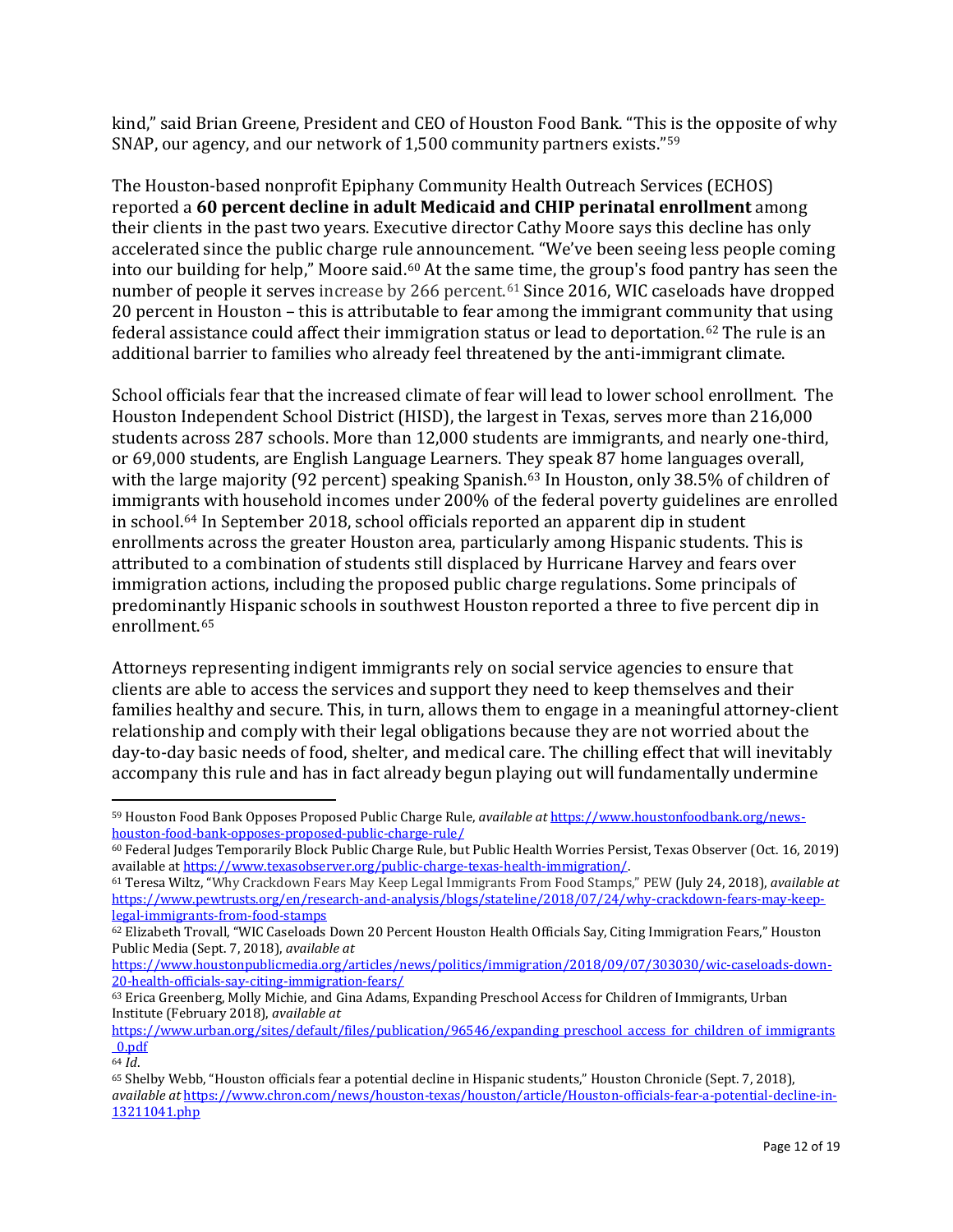the security and stability of the individuals and families we work with as clients, and in turn weaken their ability to meaningfully interface with legal counsel.

## **The interim final rule will have economic and public health effects on the non-immigrant population**

This fallout is not unexpected, nor is it unprecedented. Historical evidence from the 1996 PRWORA policy changes demonstrates that public information alone cannot prevent these damaging consequences, because of the complexity of immigration policies (greatly increased by this interim final rule), among other reasons. Even among groups of immigrants who were explicitly excluded from the 1996 eligibility changes, and U.S citizen children in mixed status families, participation dropped dramatically.[66](#page-12-0) History is again repeating itself.

In Houston, the effects of this rule will be broad and will impact people without any ties to immigration because of its economic impact. For instance, Legacy Community Health believes that this will put a financial burden on the taxpayers of Harris County, as "people will end up in the emergency room because they will forgo their care and will end up in an emergency situation, which will cost all of us more."<sup>[67](#page-12-1)</sup> The City of Houston Health Department has also expressed concern that this may be costly to the city, both financially and in terms of severe health consequences for Houstonians, as high numbers of people are projected to drop out of Medicaid as a result of this regulation.<sup>[68](#page-12-2)</sup> Specifically, the City is concerned that fewer children will be vaccinated, leading to more vaccine-preventable disease outbreaks, and a decrease in school enrollment as children do not meet immunization requirements.[69](#page-12-3) In addition to children, those with chronic diseases could put further stresses on emergency care if their health conditions deteriorate from a lack of on-going care and they become critically ill.<sup>[70](#page-12-4)</sup> During a recent roundtable discussion with representatives from Houston's healthcare industry, HILSC's Executive Director listened to most of the major hospitals report that immigrants were significantly delaying care out of fear about exposure to risk. The impact of this is an increase in tax-payer funded hospitalizations for conditions that could have been addressed or prevented through public health services and preventative education.[71](#page-12-5)

A decrease in people applying for public benefits has broader ripple effects. Houston currently has \$110 million of unclaimed SNAP benefits that could otherwise provide groceries for children, seniors and families who need help. This is equivalent to a loss of nearly \$197 million to grocery stores, Texas farmers and other local food retail suppliers, since every \$1 of additional SNAP benefits generates \$1.79 of economic impact.<sup>[72](#page-12-6)</sup> As noted above, this number is

<span id="page-12-1"></span>67 Houston Matters, "Local Health Provider Speaks Against Rule to Limit Immigration Based on Public Benefits," Houston Public Media (Oct. 16, 2018), *available at* [https://www.houstonpublicmedia.org/articles/shows/houston](https://www.houstonpublicmedia.org/articles/shows/houston-matters/2018/10/16/308255/local-health-provider-speaks-against-rule-to-limit-immigration-based-on-public-benefits/)[matters/2018/10/16/308255/local-health-provider-speaks-against-rule-to-limit-immigration-based-on-public](https://www.houstonpublicmedia.org/articles/shows/houston-matters/2018/10/16/308255/local-health-provider-speaks-against-rule-to-limit-immigration-based-on-public-benefits/)[benefits/](https://www.houstonpublicmedia.org/articles/shows/houston-matters/2018/10/16/308255/local-health-provider-speaks-against-rule-to-limit-immigration-based-on-public-benefits/)

<span id="page-12-0"></span><sup>&</sup>lt;sup>66</sup> Neeraj Kaushal and Robert Kaestner, "Welfare Reform and health insurance of Immigrants," Health Services Research, 40(3), (June 2005), https://www.ncbi.nlm.nih.gov/pmc/articles/PMC1361164/pdf/hesr 00381.pdf.

<span id="page-12-2"></span><sup>68</sup> *Id*.

<span id="page-12-3"></span><sup>69</sup> *Id*.

<span id="page-12-4"></span><sup>70</sup> *Id*. <sup>71</sup> *Id*.

<span id="page-12-6"></span><span id="page-12-5"></span><sup>72</sup> Houston Food Bank, Closing the SNAP Gap: Recommendations to Prevent Hunger and Strengthen SNAP in Houston (October 2018), *available at* [http://www.houstonfoodbank.org/wp](http://www.houstonfoodbank.org/wp-content/uploads/2018/10/Advocacy_HoustonSNAPReport10182018.pdf)[content/uploads/2018/10/Advocacy\\_HoustonSNAPReport10182018.pdf](http://www.houstonfoodbank.org/wp-content/uploads/2018/10/Advocacy_HoustonSNAPReport10182018.pdf)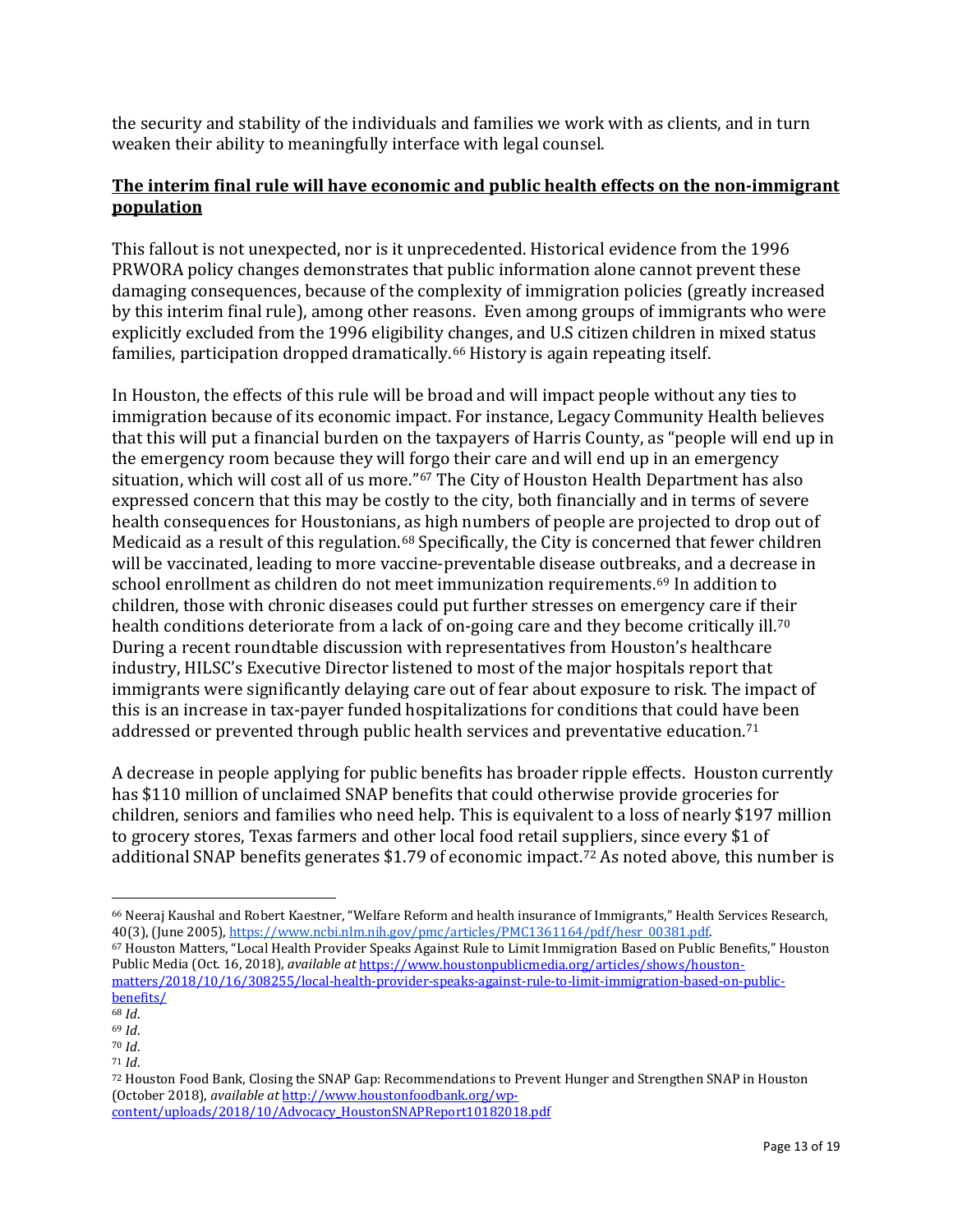likely to increase given the fear that mixed-status households have about applying for the benefits they are entitled to. The City of Houston Health Department is also concerned that the decreased enrollment in nutrition assistance programs like Women, Infant and Children (WIC) and the Supplemental Nutrition Assistance Program – already happening but projected to further decrease with t[he](#page-13-0) implementation of this regulation – could lead to more sick and malnourished children. <sup>73</sup>

These effects are particularly seen in families with children. According to a study by the Urban Institute, adults in immigrant families living with children under age 19 were more likely to report chilling effects (17%) than adults without children in the household  $(9\%)$ .<sup>[74](#page-13-1)</sup> In an April 2019 study, pediatricians and public health researchers describe trends in SNAP participation among immigrant families of U.S. born children. Despite no change in household employment status, SNAP participation among families with recently arrived immigrant mothers and their U.S.-born children declined between 2017 and 2018. SNAP decreases occurred concurrently with rising child food insecurity for this group.[75](#page-13-2)

### **Consideration of a Prior Application for a Fee Waiver Creates Double-Counting Problems and is Impermissibly Retroactive**

Under the proposed rule, the use of a fee waiver (Form I-912) for any immigration benefit would be a factor in determining an immigrant's financial status. This is improper. Separate consideration of the use of a fee waiver means that factors such as income would be unfairly counted twice. For example, an immigrant who received a fee waiver based on their household income would have two strikes against them for what is essentially the same factor - once for the income and a second for the fee waiver granted because of the income. As a result, consideration of the use of a fee waiver has the unintended effect of double-counting negative factors related to financial status. The proposal also overweighs receipt of one-time immigration fee waivers to predict whether a person will become a public charge. Furthermore, the factors collectively are defined in a negative, unbalanced manner that does not give the average person a fair opportunity to overcome them.

Second, the consideration of fee waiver usage is improperly retroactive. The statute calls for a forward-looking analysis of whether the immigrant is likely to become a public charge in the future. Because a fee waiver is not a continuing benefit, the proposed rule's consideration of prior receipt of a fee waiver impermissibly penalizes applicants for their financial status on the date of the application for the fee waiver and not on the date of application for admission, adjustment of status, or for a visa. This is not in line with Congress's intent. **Incoherent Adjudicative Frameworks Creates Confusion Around Eligibility**

<span id="page-13-0"></span><sup>73</sup> *Id*.

<span id="page-13-1"></span><sup>74</sup> Hamutal Bernstein et al., "One in Seven Adults in Immigrant Families Reported Avoiding Public Benefit Programs in 2018" The Urban Institute, May 2019, available:

[https://www.urban.org/sites/default/files/publication/100270/one\\_in\\_seven\\_adults\\_in\\_immigrant\\_families\\_reported\\_av](https://www.urban.org/sites/default/files/publication/100270/one_in_seven_adults_in_immigrant_families_reported_avoiding_publi_2.pdf) [oiding\\_publi\\_2.pdf.](https://www.urban.org/sites/default/files/publication/100270/one_in_seven_adults_in_immigrant_families_reported_avoiding_publi_2.pdf)

<span id="page-13-2"></span><sup>75</sup> Allison Bovell-Ammon et al., "Trends in Food Insecurity and SNAP Participation among Immigrant Families of U.S. Born Young Children" Children's HealthWatch, April 2019, available: [https://childrenshealthwatch.org/wp](https://childrenshealthwatch.org/wp-content/uploads/children-06-00055-v2.pdf)[content/uploads/children-06-00055-v2.pdf.](https://childrenshealthwatch.org/wp-content/uploads/children-06-00055-v2.pdf)